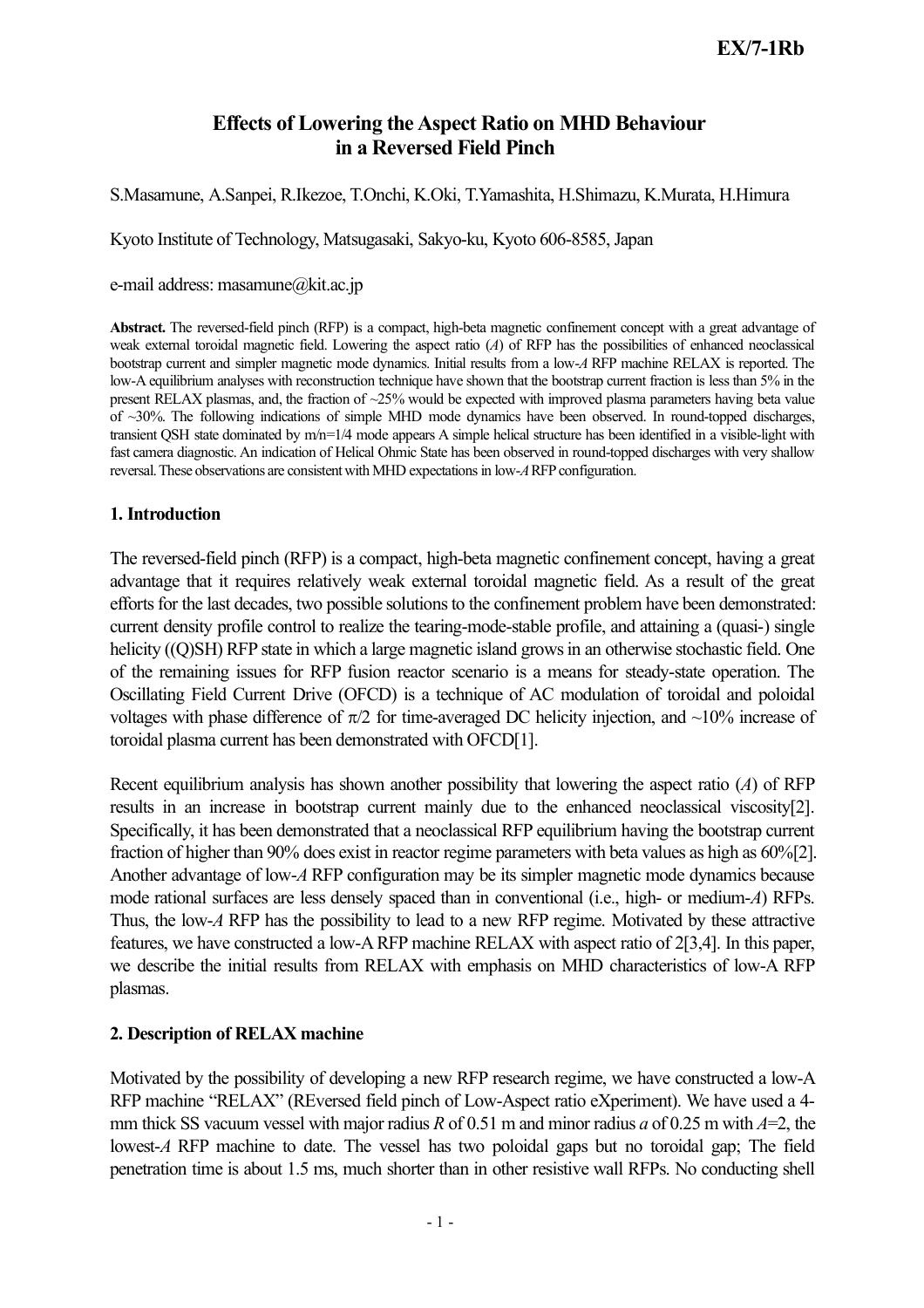has been attached, with the aim at active control of MHD instabilities by means of external magnetic fields in low-ARFP configuration. The toroidal field is produced by 16 toroidal field coils together with some auxiliary windings to reduce the toroidal ripple. The resultant ripple has been estimated at about 5% on the plasma surface, and 2-3% at  $r/a = 0.9$ . In this paper we will describe the initial results of discharge characteristics in RELAX.

RELAX is equipped with two toroidal arrays of 14 magnetic probes inserted from top and bottom ports equally spaced toroidally with toroidal separation angle of 22.5 degrees, except at two poloidal gap locations. Each probe measures toroidal and poloidal fields. The difference of the top and bottom signals provides the odd components of the edge magnetic fluctuations, while the sum, the even components. RELAX is also equipped with a poloidal array of 6 magnetic probes each of which measures the edge totoidal field. A radial array of 13 magnetic probes is used to measure the radial profiles of  $B_r$ ,  $B_\theta$  and  $B_\phi$  at 0.6  $\leq r/a \leq 1.0$ . In addition, toroidal arrays of toroidal flux loops, sine and cosine coils for *B*<sup>r</sup> measurement outside the vessel, are attached on the outer surface of the vessel. All these pick-up coil signals are sampled at a frequency of 2 MHz and then numerically integrated. After the integration, we use a 0.5-kHz or 2-kH high-passfilter to obtain the fluctuating component.

#### 3. Characterization of RELAX Plasmas

#### 3.1. Characterization of Equilibrium of Low-ARFP

Figure 1 shows an example of the flattopped discharge with toroidal plasma current of  $~50$  kA maintaining the flattopped phase for  $\sim$ 1.5 ms[4]. The bottom trace in Fig.1 showstime evolution of the m=1/low-n mode amplitudes measured with a toroidal array of flux loops for radial magnetic field on the outer surface of the vacuum vessel. The  $m=1/n=2$ mode starts to grow at 6.5 ms, which mode we suspect of resistive wall mode. Characteristics of the MHD equilibrium have been studied using an equilibrium reconstruction code RELAXFit, which was developed by modifying the MSTFit code[5] to low-A regime and by taking into account the neoclassical effect. The



*Fig.1. A flat-topped low-A RFP discharge in RELAX. (a) toroidal loop voltage*  $V_{loop}$  *and plasma current*  $I_p$ , *(b) average toroidal field <Bt > and edge toroidal field Bta, and (c) m=1/low-n radial field fluctuation amplitudes*  $|B_r^o|$  *measured on the outer surface of the vessel.* 

parallel bootstrap current has been estimated on the basis of Hirshman model[6]. By using a model equilibrium profile, it has been confirmed that the trapped particle fraction *f*<sup>t</sup> increases by lowering the aspect ratio; The fraction is 30-40% for A=4 case over most part of the minor cross section, while *f*<sup>t</sup> increases to 50-60% by lowering A to 2. As one of the constraints for the equilibrium reconstruction, we have used the poloidal and toroidal magnetic field profiles at *r/a* > 0.6 measured with the vertically inserted radial array of magnetic probes. Figure 2(a) shows an example of the reconstructed toroidal and poloidal magnetic field profiles (vertical profiles at  $R = 0.51$  m) together with experimental measurements at  $r/a > 0.6$ . The reconstructed profiles agree well with the experimental profiles denoted by the crosses. In Fig.2(b), the estimated bootstrap current profiles are shown for this experimental profile. The characteristics of the bootstrap current profiles in the RFP are that the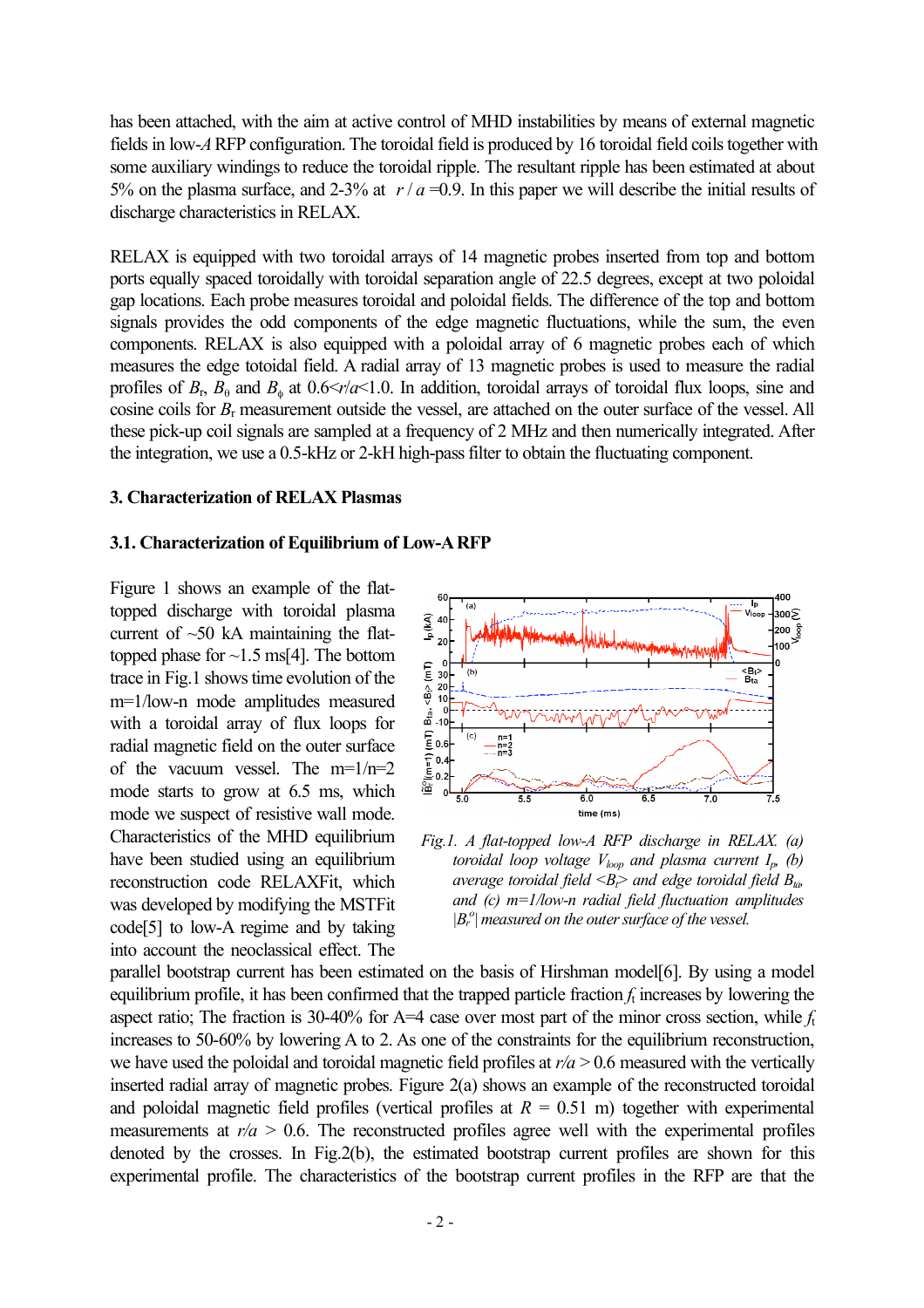poloidal component is larger than toroidal one in magnitude, and edge poloidal component is important. These characteristics arise from RFP configuration where the poloidal field is the major component in the outer region. The bootstrap current fraction has been estimated to be less than 5 % for the present parameters of RELAX plasma.

The equilibrium calculation has been performed using the developed RELAXFit code to obtain an idea of plasma parameters in RELAX in order to identify the effect of bootstrap current experimentally. The results have shown that if we could achieve the electron temperature of ~300 eV with density of  $-4 \times 10^{19}$  m<sup>-3</sup> at toroidal plasma current of  $\sim$ 100 kA, then we would expect the bootstrap current fraction of  $\sim$ 25 %, which might be identifiable experimentally.

# 3.2. Quasi-periodic Growth of Single Helical Instability



*Fig.2. Results of equilibrium reconstruction. Reconstructed vertical (Z) profiles of toroidal and poloidal fields at R=0.51 m compared with experimental profiles denoted by the crosses in (a), and vertical profiles of the bootstrap current*

Figure 3 shows the time evolution of the plasma current  $I_p$ , loop voltage  $V_{\text{loop}}$ , edge toroidal field  $B_{\text{tw}}$ and average toroidal field  $\langle B \rangle$  of a round-topped discharge. In round-topped discharges, the plasma current increases rapidly to ~40kA, then increases to ~60kA at ~1ms. A gradual decay of the current

then follows. The edge toroidal field shows a quasiperiodic oscillation in the current rise phase, and oscillatory behavior persists to the end of the RFP configuration.

In most round-topped discharges, we have observed quasi-periodic growth and succeeding decay of a single helical mode[7]. Figure 4 (a) shows the time evolution of the amplitudes of  $m=1/n=4,5,6$  modes with an expanded time scale. The core-resonant m/n=1/4 mode grows from  $\sim$ 5.76ms for about 0.04ms, and a gradual decay then follows. Similar quasi-periodic growth and decay of the dominant m/n=1/4 mode continues to the end of the RFP configuration or loss of field reversal at 6.2 ms. Amplitudes of the outer neighboring  $m/n=1/5,6$ modes stay lower than that of the dominant mode. There appears to be a trend that these neighboring modes grow (decay) during the decaying (growing) phase of the dominant modes. In Fig. 4(b), we compare the time evolution of the phase of  $m/n=1/4$ mode to that of m/n=1/5 mode. There appears to be



*Fig.3: Time evolution, from top to bottom, of the plasma current Ip, Toroidal loop voltage*  $V_{loop}$  *edge toroidal field*  $B_{tw}$  *and average toroidal field*  $\langle B \rangle$  *in a round-topped discharge in RELAX.*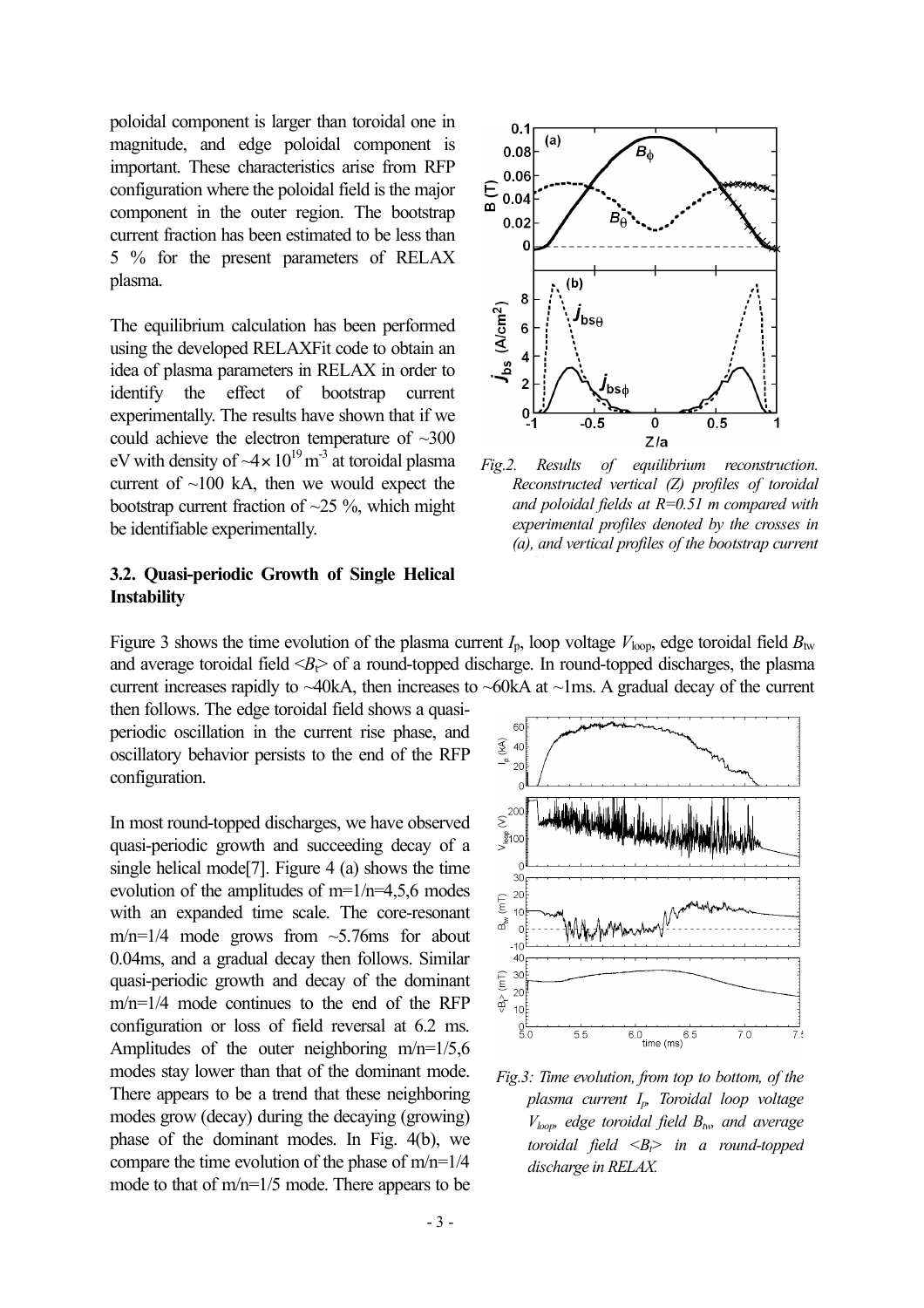an anti-correlated growth and decay between the dominant and neighboring modes. During the growth of either mode, the phase of the corresponding mode does not change much, whereas the phase changes rapidly during the decay of the corresponding mode. We have tested the accuracy of the phase evolution of these modes by using artificial data with amplitude modulation as shown in Fig.4 (a). The interrelationship of the mode growth and deceleration of the mode rotation has yet to be identified. Figure 4 (c) shows the time evolution of the spectral index  $N<sub>s</sub>$  defined as

$$
N_{\rm s} = \left[ \sum_{n=4}^{8} \left( \frac{b_{1,n}^{2}}{\sum_{n=4}^{8} b_{1,n}^{2}} \right)^{2} \right]^{-1}
$$
 (1)

When a single mode is excited,  $N_s$  becomes 1, while when *N*<sub>s</sub> equals the number of modes considered when all modes have the same magnetic energy. Thus,  $N_s$  is



*Fig.4. Time evolution of the amplitudes of m/n=1/4,5,6 modes (a), the phases of the m/n=1/4,5 modes (b), and the spectral indexNs (c).*

often used as an indication of the quality of QSH in the RFP. Hereafter we take the threshold as 2 to discriminate between the multi-helicity (MH) and QSH state. *N<sub>s</sub>*=2 corresponds to the case where the magnetic energy of the dominant mode equals the total energy of the remaining modes. Figure 4 (c) showsthat when the dominant mode grows, Ns decreases below 2. The duration of low *N*s, however, does not last longer than several tens of  $\mu$  s in the present RELAX plasmas.

Figure 5 shows the toroidal mode spectrum of the m=1 modes, time-averaged over the periods where *N*<2. The spectrum has the characteristic of the OSH RFP state with a lower toroidal mode number than in other RFPs. The toroidal mode number of  $n=4$  agrees with the value of  $2(R/a)$ , corresponding to the most unstable innermost core resonant tearing mode. It should also be noted that the relative amplitude of the dominant mode in RELAX is somewhat larger than in other devices–about 3 times larger than in a controlled QSH experiment in TPE-

RX[8], for example. The low toroidal mode number can be attributed to the low-*A* characteristic of RELAX. The relatively shorter sustained duration could be attributable to the difference in the typical value of resistive diffusion time  $\tau_R = \mu_0 a^2 / \eta$ , correlated with the tearing mode growth rate[9]. We can estimate the QSH duration of RELAX RFP by comparing the estimated  $\tau_R$  and experimental QSH duration of other RFP machines with the  $\tau_R$  of RELAX, and the result is tens of microseconds, which roughly agrees with the experimental value. The larger amplitude

of the dominant mode could be attributed to the relatively short time constant of the vacuum vessel,



*Fig.5: Toroidal mode spectrum of m=1 modes averaged over the periods where*  $N_s$  < 2.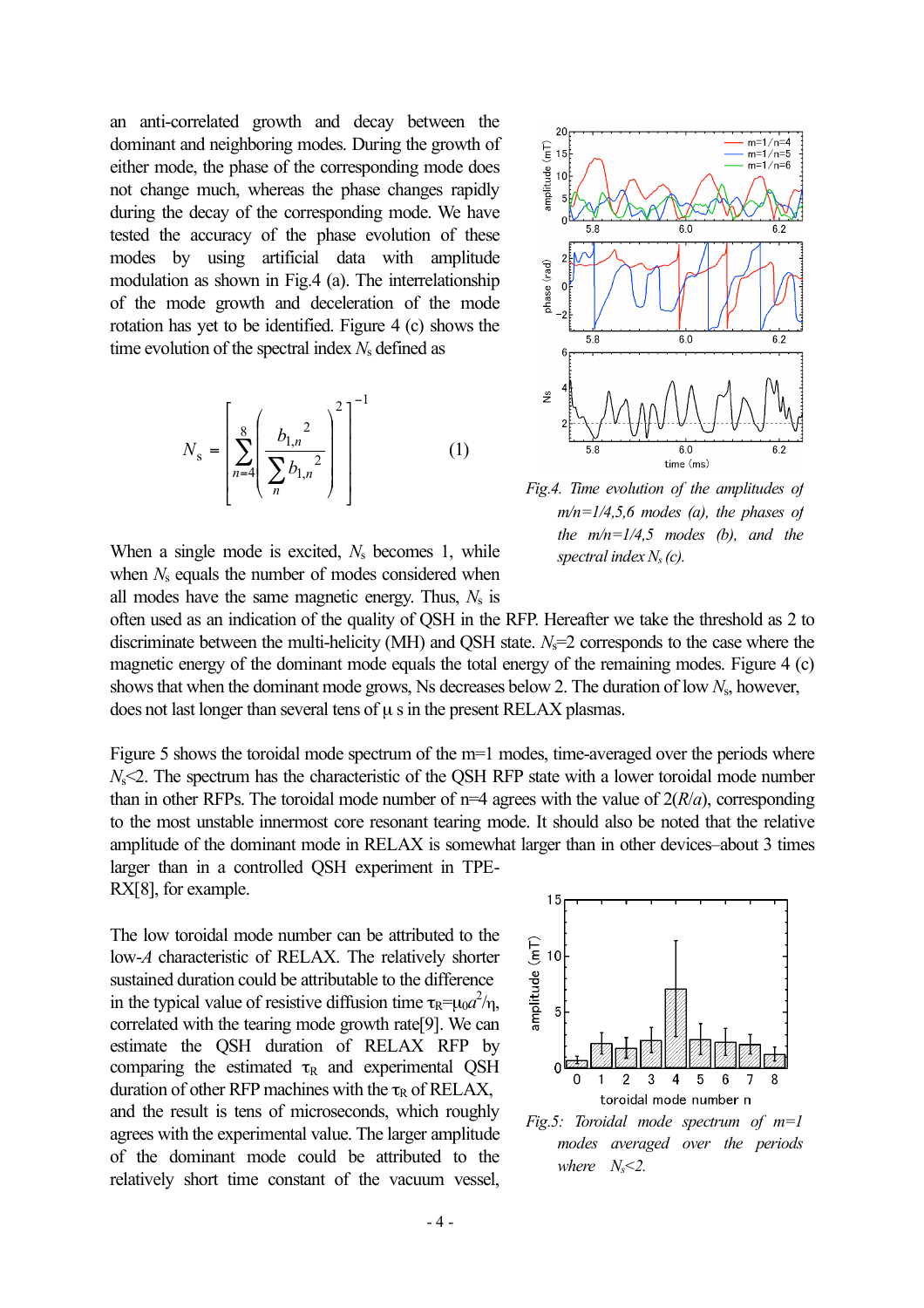which provides a resistive wall boundary condition to the tearing modes when the mode rotation is decelerated. Further experimental study is required regarding the interaction of the field errors and mode rotation.

# 3.3. Observation of Simple Helical Structure

We have installed a fast camera in RELAX to obtain plasma images through a tangential port[10]. The fast camera diagnostic has been applied to tokamak, stellarator, and mirror plasmas, providing useful information on edge instabilities or edge turbulence. In the present experiments in RELAX, our attention has been focused on the internal structure of the visible-light image of a low-A RFP plasma, and we have observed a simple helical structure for the first time in the RFP configuration. As shown in Fig. 6, we have obtained tangential images from the initiation to the termination of RFP discharges at a maximum speed of 80,000 frames/s with an image size of 96 times 80 pixels. As the discharge evolves to the RFP configuration, the visible-light emission, mainly Hα-line radiation, decreases and characteristic structures become observable.

In Fig.7, we compare the observed helical structure of the strong emission area (a) with a simulated helical tube of  $m/n=1/4$  (b). Note that the curved region behind the bright helix is the insulated poloidal gap of the vacuum vessel. In Fig. 3(b), the helical tube with a 2-cm diameter was located on the m/n=1/4 mode rational surface whose radial location was estimated from the equilibrium reconstruction using the RELAXFit code.

The toroidal mode spectrum of the simultaneously measured edge  $B_{\phi}$  fluctuation shows that the

internally resonant m/n=1/4 mode dominates the spectrum with non-resonant  $m/n=1/1,2$ components, and the helicity of the observed helical structure agrees with that of the dominant internally resonant mode. Growth of the non-resonant modes accompanies the deformation of the plasma column, leading to enhanced recycling. In fact, an increase in the brightness of the plasma image (background brightness) has been observed with growth of the non-resonant modes in RELAX. However, in the present experiment, it is difficult to identify the low-n structure in the enhanced background visible-light image. One of the reasons for this difficulty may be the low-n nature of the non-resonant modes. Another is that neutral particles might be released from the wall surface region whose structure is characterized by the helicity of the non-resonant mode; however, the source structure fades away at one mean free path (for excitation) from the wall into the plasma, because recycling neutrals are released in all directions.

On the other hand, the mean free path of 1-eV



*Fig.6.Experimentalsetup of the installation of a fast camera in RELAXfrom a tangential port.*



*Fig.7.* (a)*A* simple *helical structure observed by fast camera through tangential port in RELAX. (b)Simulated helix on the*  $q=1/4$  *rational surface.*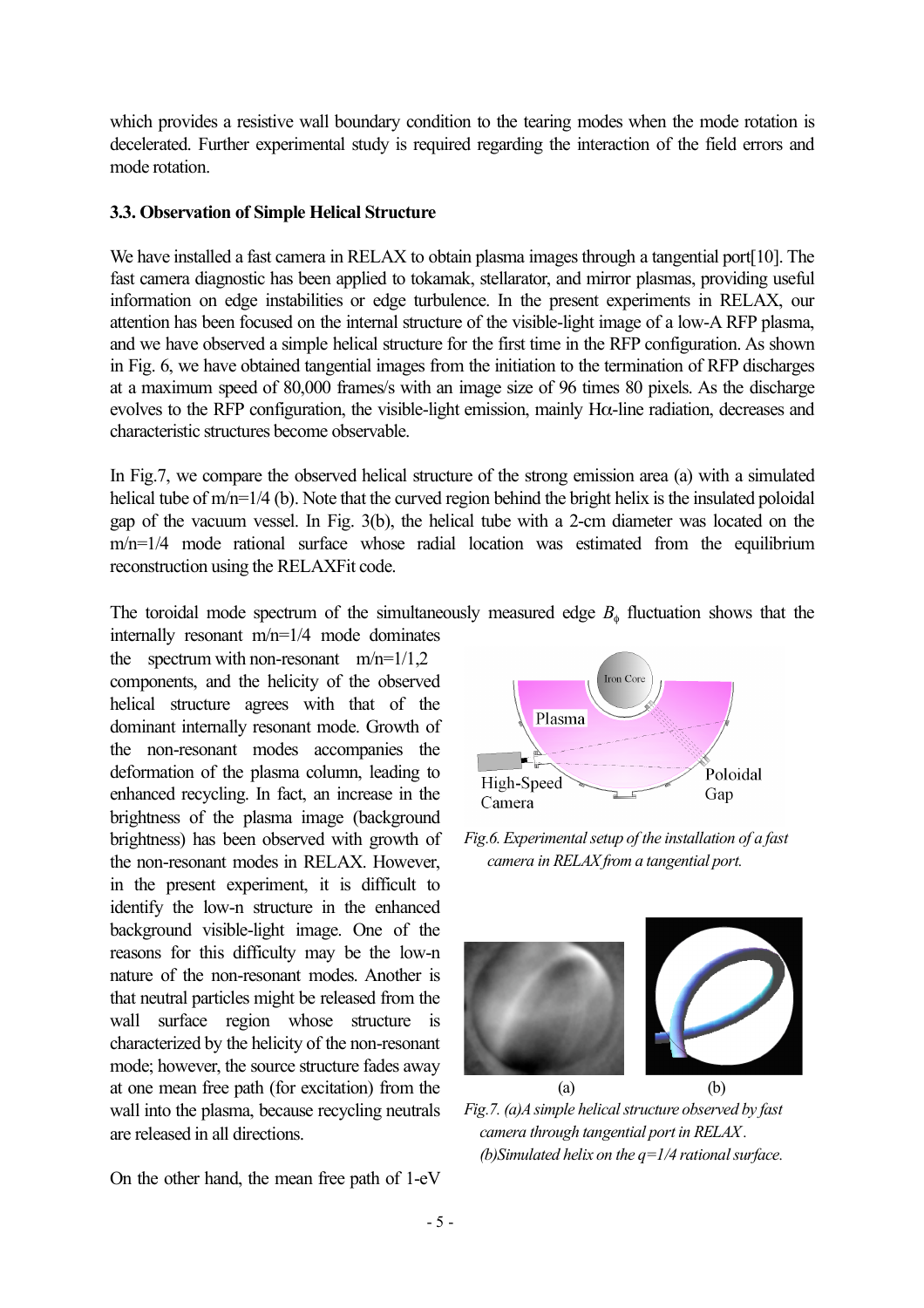atomic hydrogen for electron impact ionization can be estimated as follows: It ranges from 75cm (for  $n_e=10^{18}$  m<sup>-3</sup> and  $T_e=20$ eV) to 4 cm  $(n_e=10^{19}$  m<sup>-3</sup> and  $T_e=50$ eV) for plausible plasma parameters of RELAX. In reality, the penetration length of the neutrals may be of the order of plasma minor radius. Therefore, when the electron density and temperature have structures corresponding to the resonant mode at  $r/a$  -0.5 (12.5 cm into the plasma from the wall), it is likely that the H $\alpha$ -line radiation exhibits a similar structure. Therefore, in the present experiment, the observed simple helix is probably an indication of the simple structure of electron density and temperature on the  $q=1/4$  mode rational surface. We have observed this kind of structure only transiently in the present stage of RELAX experiment.

#### 3.4. Large Scale Profile Change --- Possibility of Ohmic Helical State

In round-topped discharges with shallow reversal, which are often realized in self-reversal operation without external toroidal field reversal, we have observed a large-scale change in magnetic field profiles using the radial array of magnetic probes[11]. The large-scale change appears as an oscillation at a frequency of around 10 kHz. In Fig. 8, we have compared the measured radial profiles of the oscillating components  $b_i(r)$  (i=r,  $\theta$ , z) with theoretically calculated Helical Ohmic Equilibrium state (HOES) solution[12]. The HOES is an equilibrium of a cylindrical plasma



*Fig.8. Comparison of measured profiles of the fluctuating components with theoretical solution of Helical Ohmic Equilibrium Solution (HOES).*

having helical symmetry and a finite Ohmic current density[13]. The measured profiles agree well with the theoretical solution at the outer region where the probe measurements are made. Since the edge toroidal field oscillation propagates in the toroidal direction, the profile change may indicate the toroidally or poloidally rotating helical structure. We may note theoretical prediction that the magnetic surfaces recover in HOES in spite of relatively large amplitude of the helical components[12]. The rotating HOES may have the possibility of improved confinement without magnetic chaos in the RFP.

### 4. Summary

Lowering the aspect ratio of RFP has the possibilities of enhanced neoclassical bootstrap current and simpler magnetic mode dynamics. Initial results from a low-*A* RFP machine RELAX has been reported. The low- $A$  equilibrium analysis has revealed that the bootstrap current fraction of  $\sim$ 25% would be expected in RELAX with improved plasma parameters having beta value of ~30%. The following indications of simple MHD mode dynamics have been observed in the initial stage of the RELAX experiments. Flat-topped current discharges are realized with Ip~50kA and duration>2ms, with growth of a non-resonant kink modes towards the end of a discharge. In round-topped discharges, transient QSH state dominated by  $m/n=1/4$  mode appears for the periods of several tens of  $\mu$ s. A simple helical structure has been identified in a visible-light image with fast camera diagnostic. An indication of Helical Ohmic Equilibrium State has been observed in round-topped discharges with very shallow reversal. These observations are consistent with MHD expectationsin low-*A*RFP configuration.